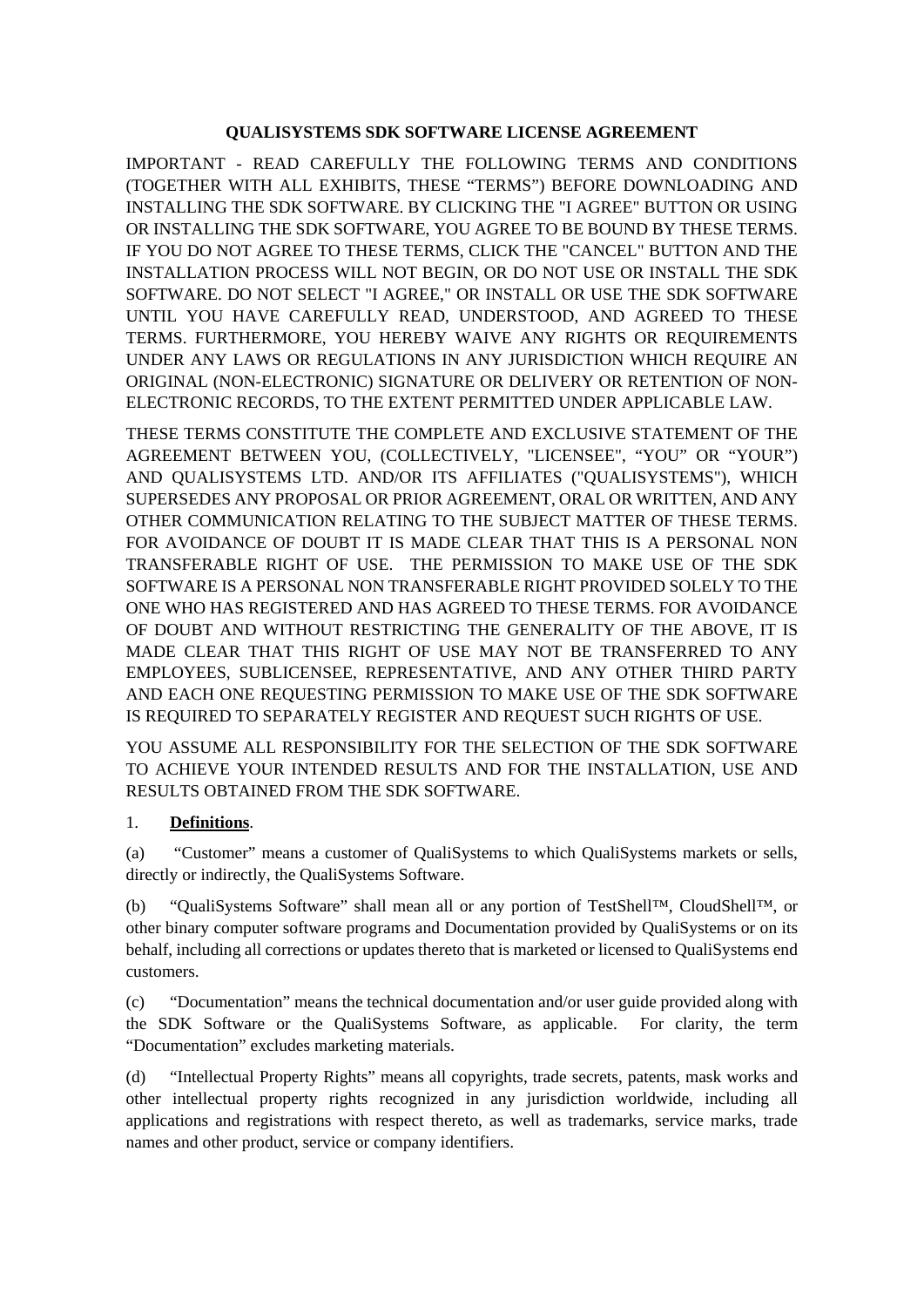(e) "Contributions" means Shells, Orchestration Workflows, Drivers and Plug-ins, and any other code developed by You through the use of the SDK Software and under the Apache License to be used by QualiSystems and/or QualiSystems Customers solely for the purpose of interfacing with and providing additional functionality and uses for the QualiSystems Software. Contributions developed through the use of the SDK Software must be made available through either your public Github repository or uploaded to the QualiSystems public Github repository and then registered and shared through the QualiSystems Community Portal (community.quali.com) under such Apache License.

(f) "SDK Software" means QualiSystems software development kit (SDK), as well as any Documentation and updates, if any, made available to You by QualiSystems under this Agreement for the sole purpose of developing the Contributions to be shared on the QualiSystems Community Portal under the Apache License.

(g) "QualiSystems Community Portal" means the community portal located at (community.quali.com) which is intended to serve as an open community platform and as a centralized location for knowledge sharing, documentation and development of community content developed by registered users of the Community Portal according to the TOU therein under and in strict compliance with the Apache License terms.

(h) "Apache License" shall mean the Apache Software Foundation License Version 2.0, released in January 2004 as defined at [www.apache.org/licenses/LICENSE-2.0.](http://www.apache.org/licenses/LICENSE-2.0)

(i) TOU shall mean the Terms Of Use for the QualiSystems Community Portal, as specified at www.quali.com/legal.

## 2. **License; Licensee Obligations and Customer Restrictions**.

(a) License. Subject to Your compliance with the terms and conditions of this Agreement, the undertaking to share the Contributions on the QualiSystems Community Portal under the Apache License and payment of the fees specified hereunder, if applicable, QualiSystems hereby grants to You a restricted, personal, non-transferable, non-exclusive subscription for the period specified: (i) to use that portion of the SDK Software provided and/or hosted for Your internal use solely to develop and test the Contributions under the Apache License terms to be used by QualiSystems Customers to interface with and provide additional functionality and uses for the QualiSystems Software; and (ii) to make the Contributions available through either your public Github repository or uploaded to the QualiSystems public Github repository and then registered and shared through the QualiSystems Community Portal which is intended to serve as an open community platform and as a centralized location for knowledge sharing, documentation and development of community content developed by registered users of the Community Portal according to the TOU therein under and in strict compliance with the Apache License terms. When the SDK Software or portions of it are being provided on SAAS basis or hosted via a third party, License and use rights defined above will be seen as a right to access the hosted SDK Software services or those applicable portions of the hosted SDK Software on the applicable servers according to the same applicable usage and other limitations set forth herein, including any usage and other limitations that may be set forth by the hosting third party as detailed under the Third Party Rights [\(www.quali.com/third-party\)](http://www.quali.com/third-party) and/or Licenses.

You hereby undertake and represent that you are aware the SDK Software License is given to You only subject to Your undertaking and commitment to upload and share any and all Contributions developed by You using the SDK Software License and/or the Community Portal and solely under and in strict compliance with the terms of the Apache License. Should it be known or brought to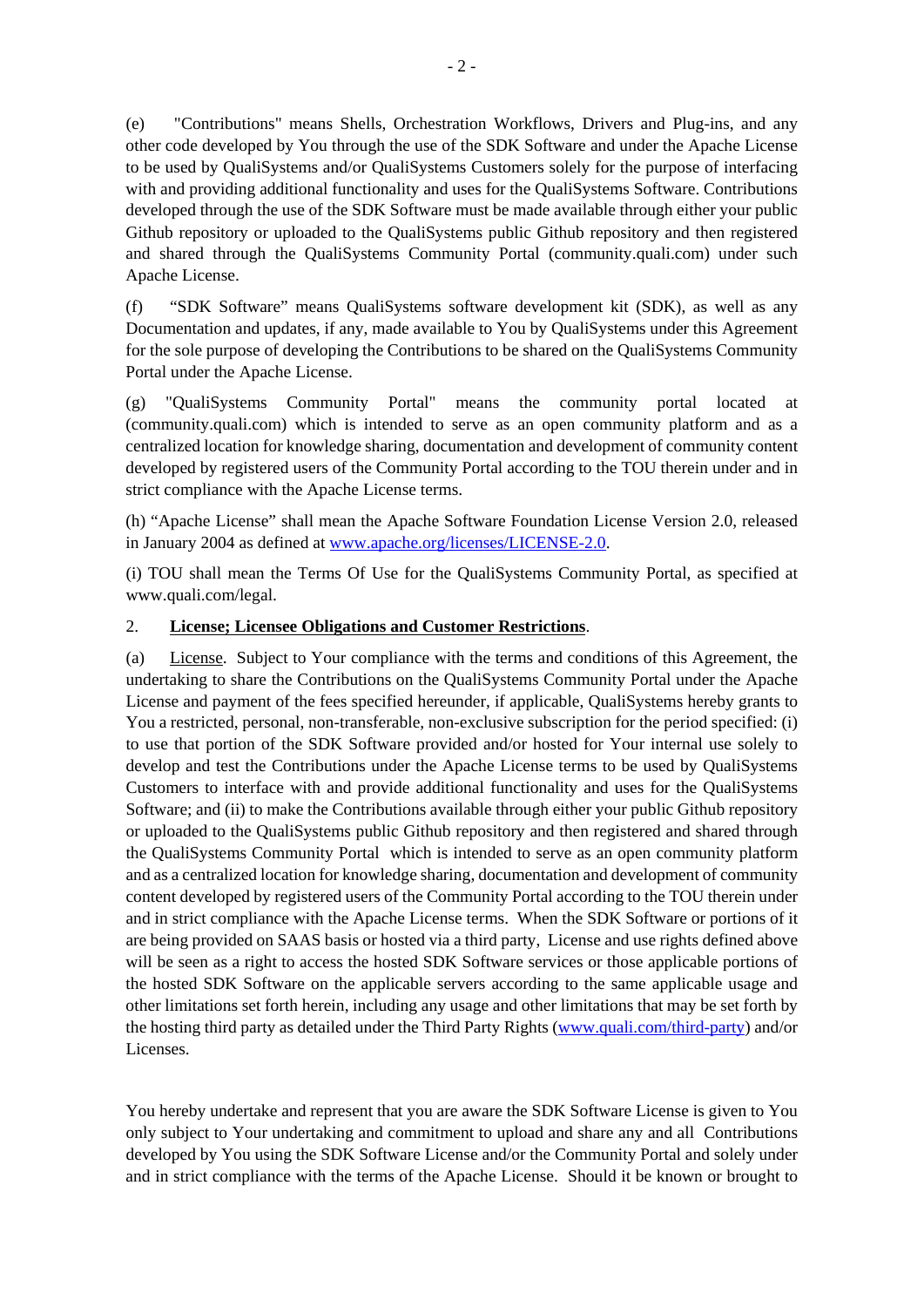the attention of QualiSystems that such Contributions have not been shared via registration on the Community Portal and/or not under and/or in full compliance with the Apache License, that shall be considered a material breach of these Terms which shall result in immediate termination of the License.

For avoidance of doubt it is made clear that should you be interested in making use of the QualiSystems Software itself, this SDK Software License which is to be used solely to develop and test the Contributions to be used by QualiSystems Customers to interface with and provide additional functionality and uses for the QualiSystems Software, is not in lieu of purchasing a separate fully paid for license to the QualiSystems Software required for the right to make any use of the QualiSystems Software.

#### (b) Licensee Obligations.

(i) The SDK Software should be installed and/or used in accordance with the instructions of QualiSystems and for the sole purpose and according to the License restrictions detailed in section 2(a) above.

(ii) Licensee shall reproduce and include any and all copyright notices and proprietary rights and legends required to be included by the owner of any data reproduced and/or used as part of the Contributions, including as required by the Apache License when making Contributions under said license, and as such notice and legend appear in any data used as part of the Contributions.

(iii) The permission to make use of the SDK Software is a personal non transferable right provided solely to the one who has registered and has agreed to these Terms. For avoidance of doubt and without restricting the generality of the above, it is made clear that this right of use may not be transferred to any employees, sublicensee, representative, and any other third party and each one requesting permission to make use of the SDK Software is required to separately register and request such rights of use.

 (iv) Licensee shall not (a) market, distribute, or otherwise transfer copies of the SDK Software; (b) rent, lease, timeshare or loan the SDK Software; (c) sell, sublicense, license, transfer or otherwise make available the SDK Software to any third party; or (d) modify, decompile, disassemble, reverse engineer or otherwise attempt to derive the source code of the SDK Software; (d) use the SDK Software for anything other than development and testing of the Contributions for use with the QualiSystems Software to be shared in the Community Portal under the Apache License.

(v) Licensee shall use its best efforts to protect the SDK Software from unauthorized access, reproduction, disclosure or use. In the event Licensee becomes aware of any unauthorized use or disclosure of SDK Software, Licensee shall notify QualiSystems immediately in writing and fully cooperate with QualiSystems, at Licensee's expense, to minimize the effects of such unauthorized use or disclosure.

(vi) Licensee represents and warrants that the Contributions are Licensee's own original creation and/or Licensee has full rights to make such contribution to the Community Portal under the Apache License on behalf of the owner of the rights to such Contributions and that Licensee is the copyright owner or legal entity authorized by the copyright owner of all Contributions to act accordingly.

(vii) Support. Licensee is not expected to provide support for Contributions, except to the extent Licensee desires to provide support. Licensee may provide support for free, for a fee, or not at all and such support shall be the sole and exclusive liability of Licensee and QualiSystems shall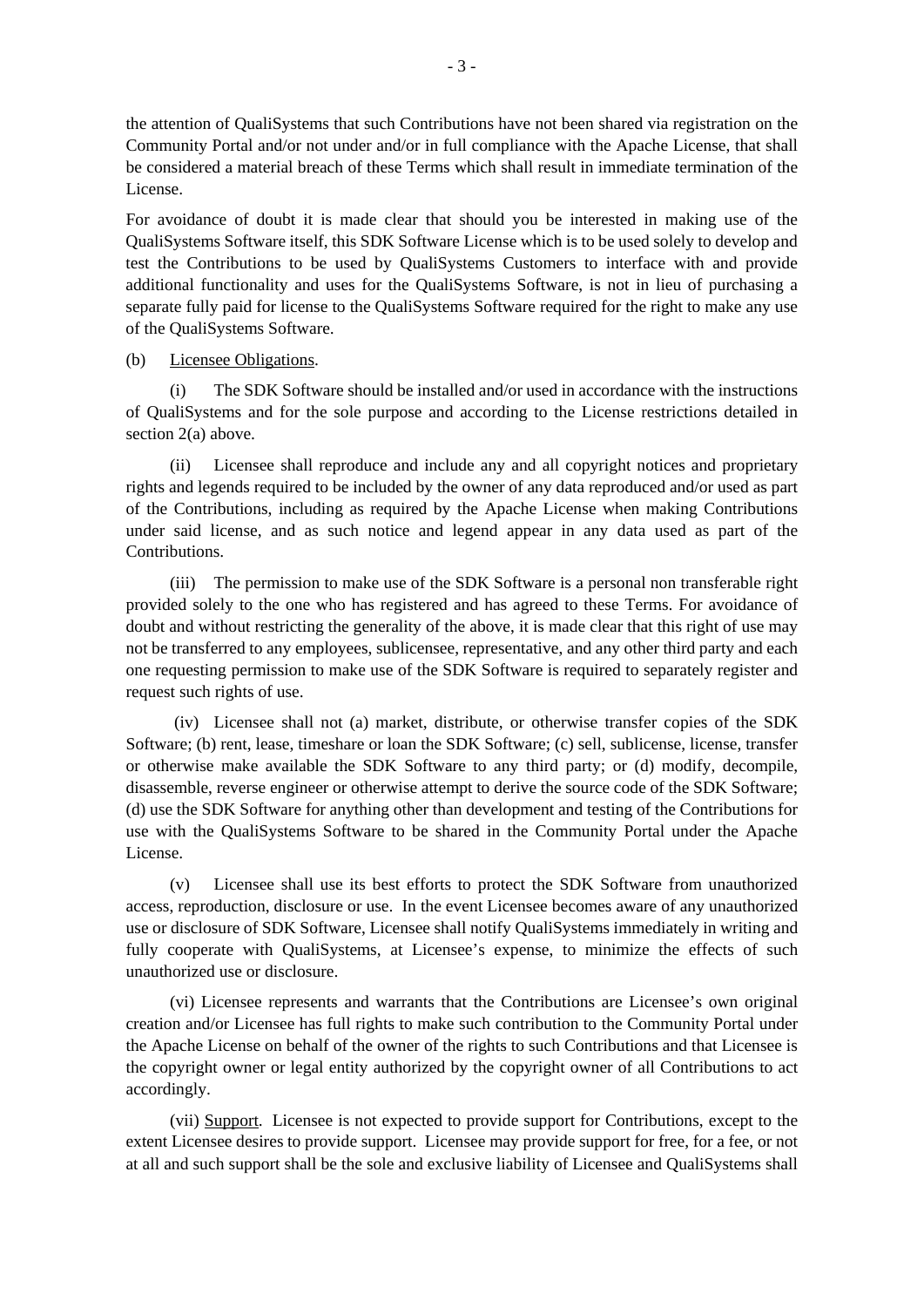in no way be held responsible or liable or such support or lack of support and Licensee shall fully indemnify QualiSystems for any claims relating to such support or non support, including from any third parties.

3. **Confidential Information**. Licensee acknowledges that anything confidential in nature provided or discussed between the Parties, and/or relating to this Agreement, the SDK Software, the QualiSystems Software, any terms and conditions of Licensee's business relationship with QualiSystems is QualiSystems' confidential information (collectively, the "Business Terms"), and that the SDK Software and the QualiSystems Software contains confidential and proprietary information and trade secrets of QualiSystems and agrees that any unauthorized disclosure, use, or copying of the SDK Software, the QualiSystems Software or the Business Terms may cause QualiSystems inestimable serious financial loss. Accordingly, Licensee shall treat the QualiSystems proprietary information and Business Terms as confidential. The obligations set forth in this Section shall survive termination of these Terms.

# 4. **Ownership**.

(a) QualiSystems and its licensors shall retain exclusive ownership of all worldwide Intellectual Property Rights in and to the SDK Software and/or the QualiSystems Software and any copies thereof. All rights in and to the SDK Software and/or the QualiSystems Software not expressly granted to Licensee in this Agreement are expressly reserved for QualiSystems and its licensors.

(b) You shall retain sole and exclusive rights to the Contributions under the specific terms of the Apache License.

(c) Grant of Back License to Contributions. Subject to the terms and conditions of these Terms and the Apache License, You hereby grant to QualiSystems and/or any QualiSystems Customers and all third party recipients of the QualiSystems Software, including any and all registered users of the Community Portal, a perpetual, worldwide, non-exclusive, no-charge, royalty-free, irrevocable license to reproduce, modify, copy, delete, prepare derivative works of, publicly display, publicly perform, sublicense, and distribute the Contributions and such derivative works under the Apache License terms.

5. **Third-party Software**. The SDK Software and the QualiSystems Software includes embedded third party components which are licensed to You as part of the SDK Software and/or may be hosted or enabled through a third party and under such Third Party Rights and/or Licenses," as applicable. Those license terms will prevail over any license terms contained herein.

6. **License Fee; Taxes**. Currently the SDK License is provided at no charge. QualiSystems reserves the right to charge licensee fees for this SDK Software in the future, at any time by notice to You and upon its sole discretion.

7. **Records and Audits**. Licensee shall maintain complete, current and accurate records documenting the location of the SDK Software (in all forms) in Licensee's possession and all Contributions, including dates of upload to Community Portal. To ensure compliance with these Terms, QualiSystems shall have the right, at its expense during regular business hours, to conduct an inspection and audit of all the relevant records of Licensee and Licensee's computer systems, and to obtain true and correct photocopies thereof.

8. **Term and Termination**. These Terms shall commence upon the earlier of: (i) the date of Your agreement to these Terms or (ii) installation and/or use of the SDK Software and continue for a period of 6 months, unless defined otherwise in the specific purchase order or invoice relating to such SDK Software (the "**Subscription Period**") and may be renewed through the Community Portal according to the then current terms, unless otherwise terminated as set forth below.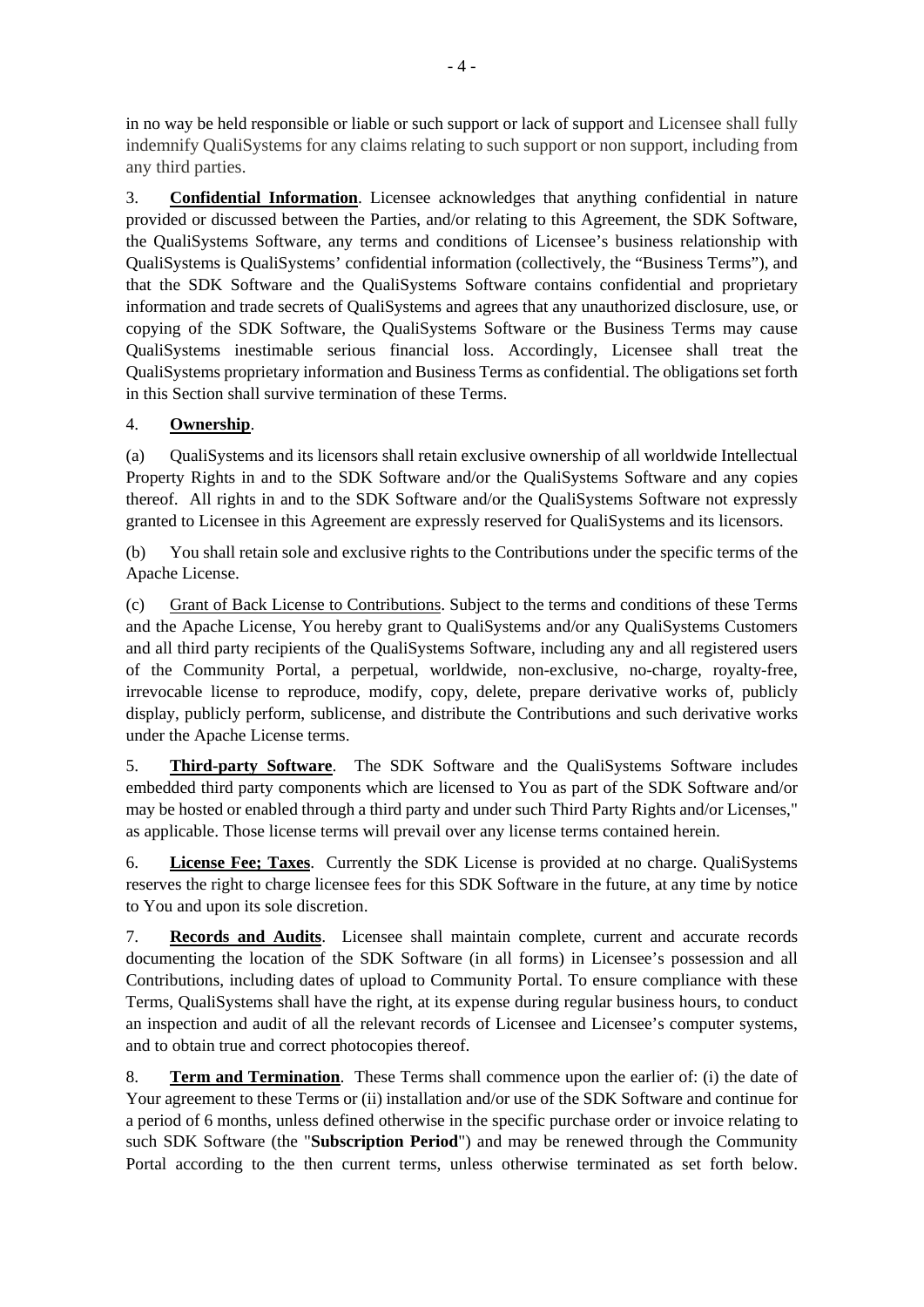QualiSystems may terminate these Terms immediately (i) upon Licensee's non material breach of this Agreement, unless such non material breach is curable and is cured by Licensee within ten (10) days after notice of such breach is provided by QualiSystems; (ii) if Licensee becomes insolvent, makes a general assignment for the benefit of creditors, suffers or permits the appointment of a receiver for its businesses or assets, becomes subject to any proceedings under any bankruptcy or insolvency laws, or has wound up or liquidated, voluntarily or otherwise; or (iii) immediately upon breach of these Terms. Notwithstanding the above, either Party may terminate these Terms for any for any reason upon thirty (30) day prior written notice to the other Party. Upon termination, Licensee agrees: (i) not to continue use of the SDK Software for any purpose whatsoever; (ii) in QualiSystems' discretion, either to return to QualiSystems the SDK Software, any Confidential Information, and any copy or copies then in Licensee's possession, or to destroy the SDK Software, Confidential Information, and any such copy or copies; and (iii) to certify to QualiSystems that Licensee has returned to QualiSystems or destroyed, as the case may be, the SDK Software, and all such copies. Termination of these Terms shall not affect any QualiSystems Customer, third party, user of the Community Portal and/or QualiSystems rights to continue to make use of the Contributions perpetually and irrevocable pursuant to Section 2 and 4(iii) above. The remedies in this section 8 shall be cumulative and in addition to any other remedies available to QualiSystems. Any provisions of these Terms that, in order to fulfill the purposes of such provisions, need to survive the termination or expiration of this Agreement, shall be deemed to survive for as long as necessary to fulfill such purposes.

## 9. **Warranty**.

(a) THE SDK SOFTWARE IS PROVIDED TO YOU WITH NO WARRANTY OR LIABILITY WHATSOEVER. QUALISYSTEMS AND ITS LICENSORS DISCLAIM ALL WARRANTIES, EXPRESS, IMPLIED AND STATUTORY INCLUDING, WITHOUT LIMITATION, THE IMPLIED WARRANTIES OF MERCHANTABILITY, FITNESS FOR A PARTICULAR PURPOSE, ANY STANDARD COMPLIANCE, TITLE AND NON-INFRINGEMENT OF THIRD PARTY RIGHTS, OR THAT THE SDK SOFTWARE AND/OR QUALISYSTEMS SOFTWARE WILL BE UNINTERRUPTED OR ERROR FREE. NO ORAL OR WRITTEN INFORMATION OR ADVICE GIVEN BY YOU, INCLUDING WITH REGARDS TO THE CONTRIBUTIONS, QUALISYSTEMS, ITS DEALERS, DISTRIBUTORS, AGENTS OR EMPLOYEES SHALL IN ANY WAY INCREASE THE SCOPE OF THIS WARRANTY.

(b) Licensee Warranty. Licensee represents and warrants that it will not take any action that would create obligations that would conflict with Licensee's obligations hereunder, including without limitation, (i) using the SDK Software to merge with, link to, share data structures and/or the Contributions with software available under any license other then the QualiSystems Software. (ii) sharing the Contributions under any terms other than the Apache License, and in any place other than through either your public Github repository or uploaded to the QualiSystems public Github repository and then registered and shared through the Community Portal strictly for use with the QualiSystems Software; (iii) breach of any third party Intellectual Property through the use of or in relation to the Contributions or (iv) embed or use the Contributions in any way that may contaminate and/or effect the QualiSystems Software and/or SDK Software. Licensee shall defend and indemnify QualiSystems against all liabilities, losses, damages, costs and expenses relating to or arising out of a breach by Licensee of the foregoing representation and warranty or breach of any other terms and conditions contained in these Terms, including in relation to Section 2.

10. **Indemnification**. Licensee agrees to indemnify, defend and hold harmless QualiSystems, its officers, directors, employees, agents, shareholders, and licensors from and against any losses, damages, fines and expenses (including attorneys' fees and costs) arising out of or relating to any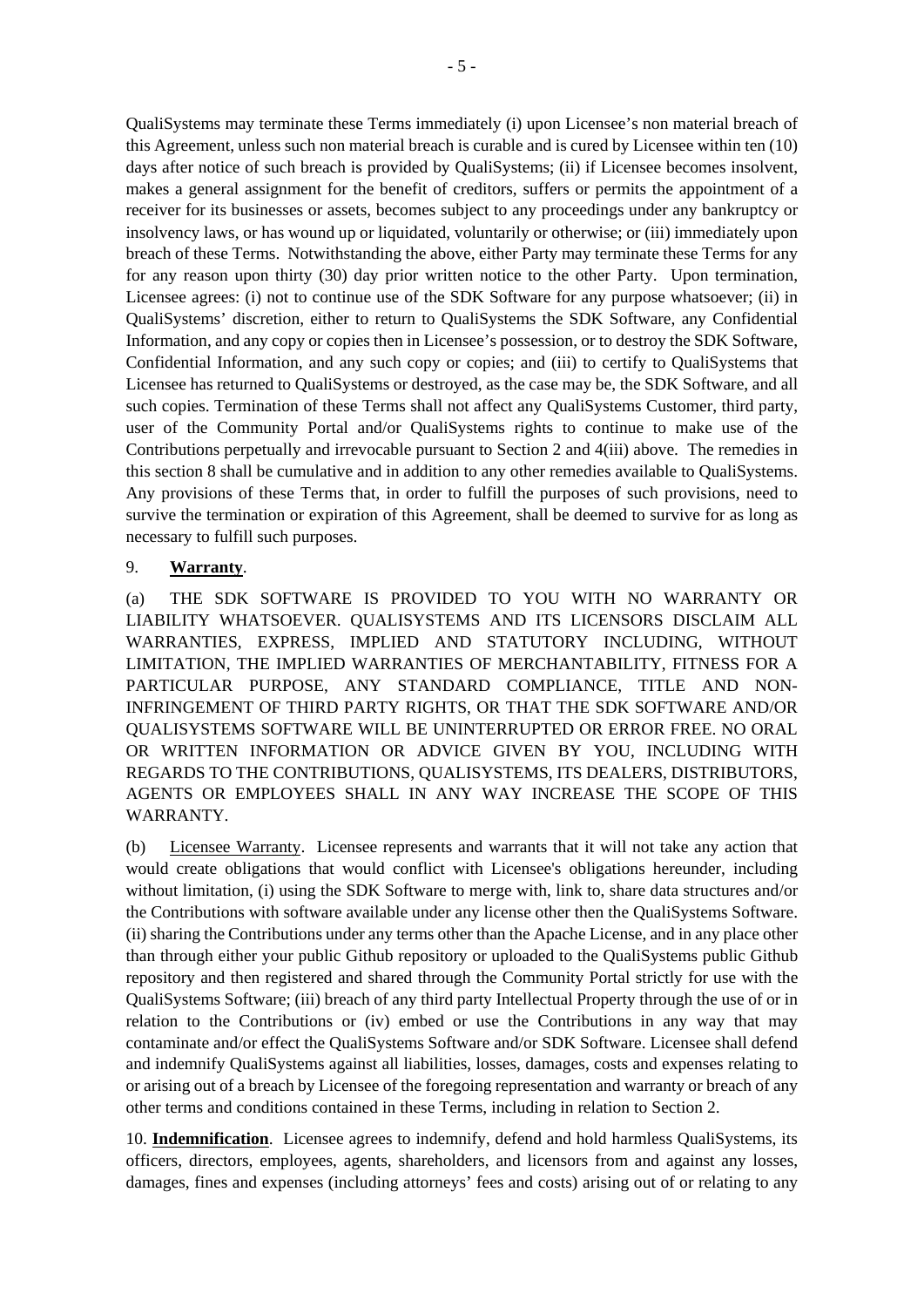third party claims that arise from or are in connection with: (i) Licensee's violation of these Terms; (ii) Licensee's distribution of the Contributions, including any breach of the Apache License and/or Third Party Rights; and/or (iii) the Contributions, including with regards to any support services, warranty etc. provided or not provided in relation thereto. QualiSystems shall provide Licensee with written notice of the claim, permit Licensee to control the defense, settlement, adjustment or compromise of any such claim, and reasonably cooperate with Licensee in the defense and any related settlement action. QualiSystems reserves the right, at its own expense, to assume the exclusive defense and control of any matter subject to indemnification by Licensee.

# 11. **Limitation of Liability**.

(a) NEITHER QUALISYSTEMS NOR ITS LICENSORS SHALL BE LIABLE FOR ANY INCIDENTAL, SPECIAL, CONSEQUENTIAL OR INDIRECT DAMAGES OF ANY KIND, DAMAGES FOR INTERRUPTION OF BUSINESS, PROCUREMENT OF SUBSTITUTE GOODS, OR LOSS OF PROFITS REGARDLESS OF THE FORM OF ACTION, WHETHER IN CONTRACT, TORT (INCLUDING NEGLIGENCE), STRICT PRODUCT LIABILITY OR ANY OTHER LEGAL OR EQUITABLE THEORY EVEN IF QUALISYSTEMS HAS BEEN ADVISED OF THE POSSIBILITY OF SUCH DAMAGES.

(b) IN NO EVENT WILL QUALISYSTEMS' AGGREGATE CUMULATIVE LIABILITY FOR ANY CLAIMS ARISING OUT OF OR RELATED TO THESE TERMS EXCEED THE AMOUNTS PAID TO QUALISYSTEMS BY LICENSEE PURSUANT TO THESE TERMS AS A LICENSE FEE FOR THE SDK SOFTWARE. THE LIMITED WARRANTY, LIMITED REMEDIES, WARRANTY DISCLAIMER AND LIMITED LIABILITY ARE FUNDAMENTAL ELEMENTS OF THE BASIS OF THE BARGAIN BETWEEN QUALISYSTEMS AND YOU. QUALISYSTEMS WOULD NOT BE ABLE TO PROVIDE THE SDK SOFTWARE WITHOUT SUCH LIMITATIONS.

## 12. **General**.

 (a) Government Customers. The SDK Software and any related Documentation are each a "commercial item," as that term is defined at 48 C.F.R. §2.101 (Oct 1995), consisting of "commercial computer software" and "commercial computer software documentation," as such terms are used in 48 C.F.R. §12.212 (Sep 1995) and are provided to U.S. Government end users with only those rights set forth herein.

(b) Export Control. All SDK Software and technical information delivered under this Agreement are subject to U.S. export control laws and may be subject to export or import regulations in other countries. Licensee agrees to strictly comply with all such laws and regulations.

(c) Other. All notices or demands shall be in writing and sent to info@quali.com. No agency, partnership or employment between QualiSystems and Licensee is created by these. These Terms and the relationship between You and QualiSystems shall be governed by and construed in accordance with the laws of the State of Delaware, without regard to its principles of conflict of laws. You agree to submit to the exclusive jurisdiction of the courts located in Delaware and waive any jurisdictional, venue, or inconvenient forum objections to such courts, provided that QualiSystems may seek injunctive relief in any court of competent jurisdiction. If any provision of these Terms of Use are found to be unlawful or unenforceable in any respect, the court shall reform such provision so as to render it enforceable (or, if it is not possible to reform such provision so as to make it enforceable, then delete such provision). As so reformed or modified, the court shall fully enforce these Terms of Use. You and QualiSystems are independent contractors and nothing in these Terms creates a partnership, joint venture, agency, or employment relationship between you and QualiSystems. You must not make or undertake any warranties, representations, or